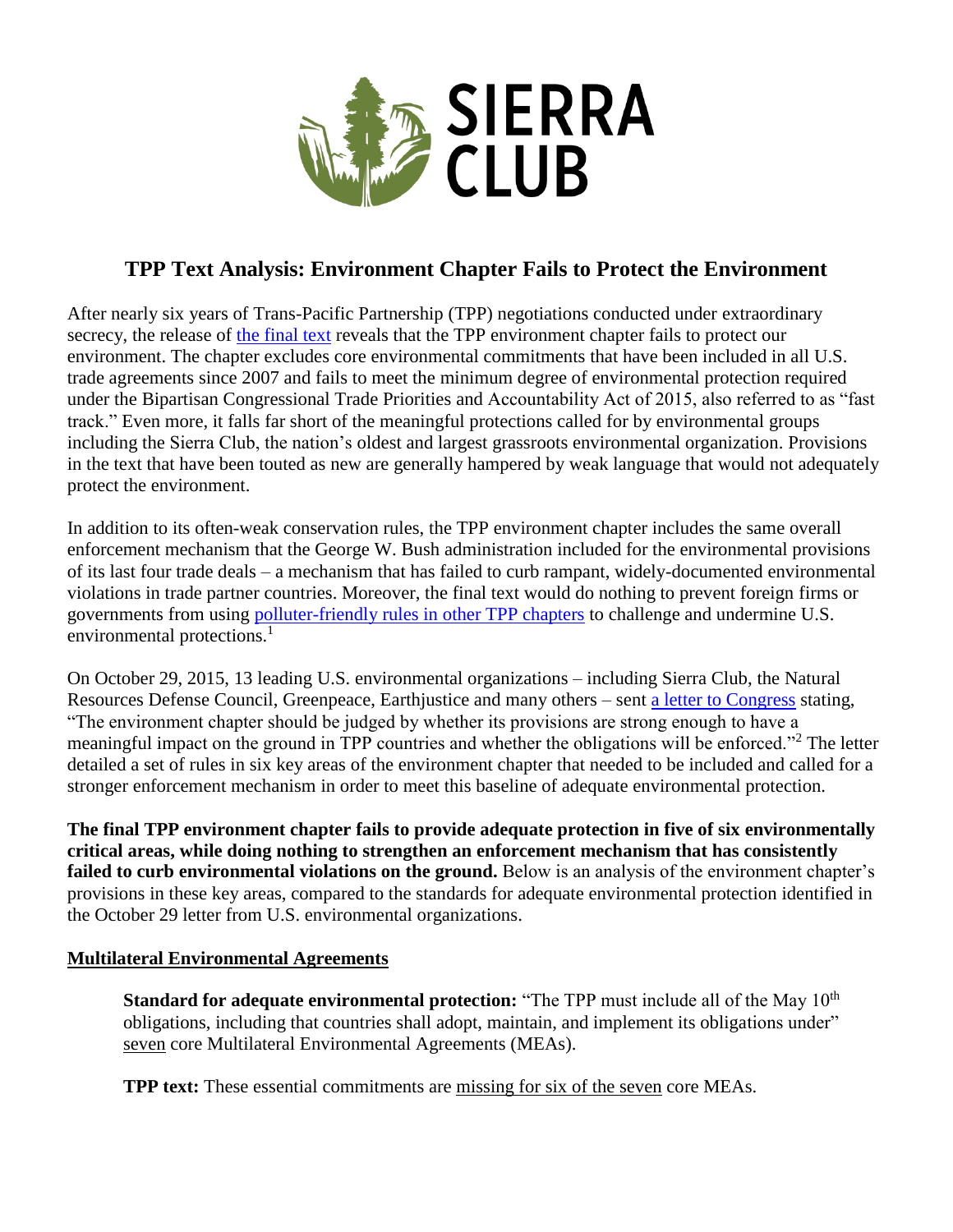Article 20.4 on MEAs – agreements between governments to protect the environment – marks a clear step backwards from the May 10, 2007 bipartisan agreement on trade. It also fails to meet the standard set in the Bipartisan Congressional Trade Priorities and Accountability Act of 2015 (i.e. "fast track").

On May 10, 2007, congressional Democrats and the George W. Bush Administration agreed to "incorporate a specific list of multilateral environmental agreements"<sup>3</sup> in U.S. free trade agreements (FTAs) and to subject the implementation of those seven MEAs<sup>4</sup> to the FTA dispute settlement process.<sup>5</sup> Since the "May 10" agreement, all U.S. FTAs have required each FTA partner to "adopt, maintain, and implement laws, regulations, and all other measures to fulfill its obligations under" the seven MEAs identified in the "May 10" deal.<sup>6</sup> Each pact has subjected those commitments to the FTA dispute settlement process.

Similarly, U.S. law states that any trade agreement (e.g. the TPP) to be submitted to Congress under expedited "fast track" procedures should "ensure that a party to a trade agreement with the United States adopts and maintains measures implementing…its obligations under common multilateral environmental agreements (as defined in section  $4210(6)$ …."<sup>7</sup> The agreements listed in section  $4210(6)$  are the same ones listed in the May 10, 2007 agreement.

The standard FTA obligation for U.S. trade partners to "adopt, maintain, and implement" policies to fulfill their obligations under these seven MEAs is essential for a basic degree of environmental protection.<sup>8</sup> With proper enforcement, the obligation should deter countries from violating their MEA commitments in order to boost trade or investment. Unlike the past four U.S. FTAs, the TPP only requires countries in the pact to "adopt, maintain, and implement" domestic policies to fulfill *one* of the seven core MEAs – the Convention on International Trade in Endangered Species of Wild Fauna and Flora (CITES) (Art. 20.17.2). Even so, it is important to note that with respect to CITES, countries are only called on to "*endeavour* to implement, *as appropriate*, CITES resolutions that aim to protect and conserve species whose survival is threatened by international trade" (Art. 20.17.3c, emphasis added).

Of the other six MEAs listed in the "May 10" agreement and in the fast track law, the final TPP text merely requires each TPP country to "maintain" specific existing domestic policies that adhere to the Montreal Protocol on Substances that Deplete the Ozone Layer (footnote 4) and the Protocol of 1978 Relating to the International Convention for the Prevention of Pollution from Ships (MARPOL) (footnote 7). This means that for these two critical MEAs, TPP countries are simply required to keep domestic policies named by the TPP on the books. The provision fails to require countries to effectively *implement* such policies, or to *adopt* new policies if the existing ones have proven insufficient for a country to actually fulfill its MEA obligations.

The environment chapter does not even *mention* the four remaining MEAs – a clear violation of the "May 10" standard and the fast track negotiating objective. The text omits, for example, the International Convention for the Regulation of Whaling (ICRW) – a critical agreement to regulate whale trade and to ensure the conservation of whale stocks. Since the ICRW established a moratorium on commercial whaling in 1985,<sup>9</sup> TPP member Japan has been issuing itself "scientific" whaling permits to kill hundreds of whales each year.<sup>10</sup> In 2014, the International Court of Justice ruled that Japan's whaling program was commercial, not scientific, in nature and should therefore be cancelled under the terms of the ICRW.<sup>11</sup> After a brief suspension of whaling activities, Japan announced in late 2014 that it would continue issuing itself scientific whaling permits under revised criteria.<sup>12</sup> Given the TPP environment chapter's failure to even mention the ICRW, and its non-existent provisions on commercial whaling (described below), the final TPP text cannot be expected to have any impact on Japan's whaling practices.

The environment chapter also excludes the Inter-American Tropical Tuna Convention (IATTC), another "May 10" MEA included in recent U.S. FTAs. The IATTC is a regional fisheries management organization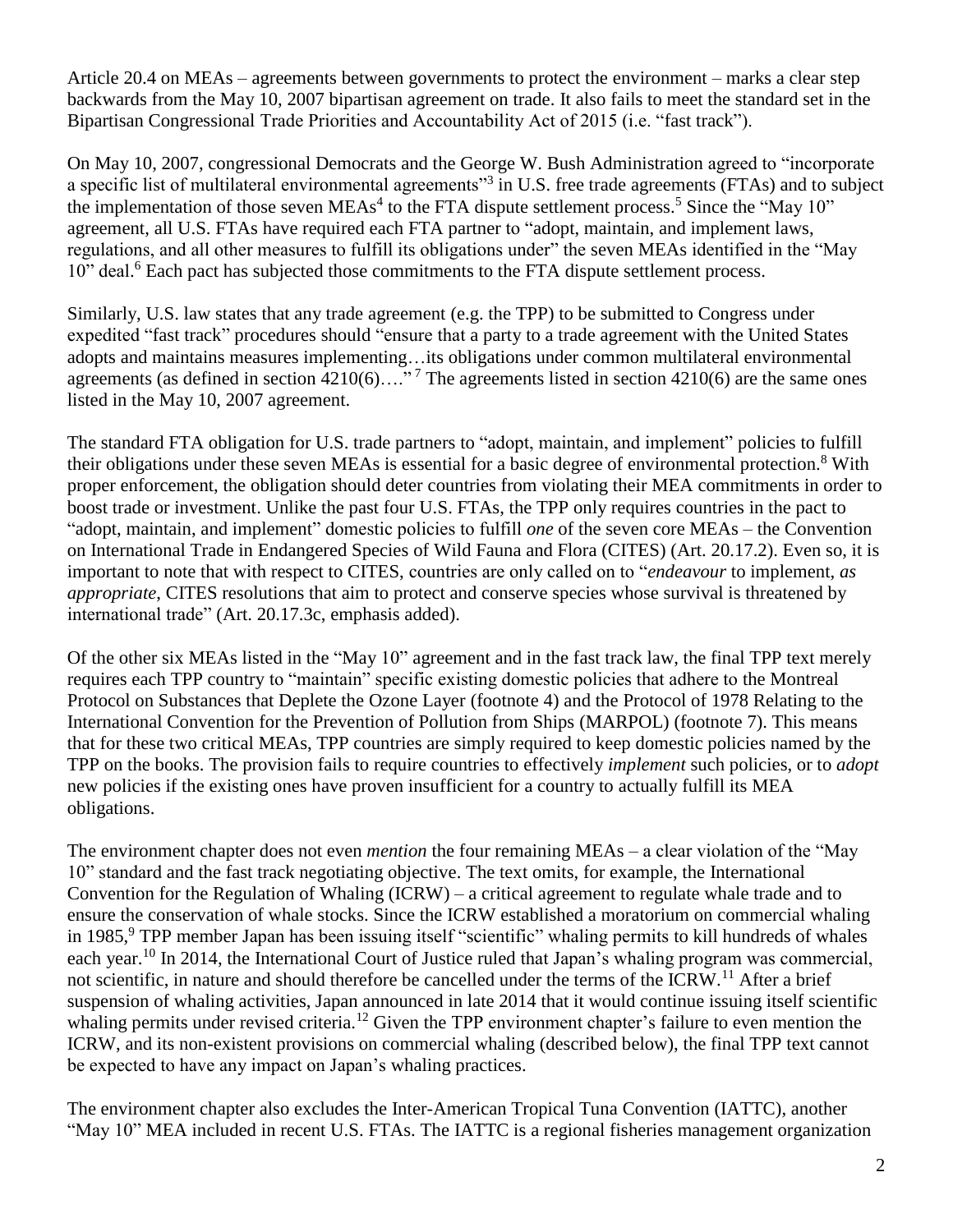(RFMO) that seeks to ensure the long-term conservation of tunas and other marine species in the eastern Pacific via sustainable fishing quotas, fishing bans, data on catch and bycatch quantities, and other measures. In its 2015 report to Congress, the U.S. National Oceanic and Atmospheric Administration (NOAA) cited TPP member Mexico for violations of the IATTC.<sup>13</sup> Mexico's IATTC violations, according to NOAA, include Mexico-flagged boats killing sharks for their fins, dumping trash at sea, and ensnaring sea turtles in fishing operations.<sup>14</sup> The TPP would fail to curb such abuses not only because it omits any mention of IATTC obligations, but also because it fails to require countries to adhere to trade-related RFMO provisions, as explained below.

Worse still, by failing to require implementation of six out of seven core MEAs, the TPP could actually spur an increase in the environmental degradation that the MEAs aim to reduce. For example, the United Nations reports that ships operating along TPP member Vietnam's coastline are annually dumping "thousands of cubic meters of waste oil" into the seawater,<sup>15</sup> which has reportedly resulted in environmentally toxic and illegal levels of pollution.<sup>16</sup> Such dumping could be a violation of Vietnam's obligations under MARPOL, a "May 10" MEA that restricts the disposal of oil from ships.<sup>17</sup> By facilitating increased shipping to and from Vietnam without requiring the country to *implement* its obligations under MARPOL, the TPP could actually exacerbate oil pollution levels off the coast of Vietnam, further threatening marine life.

The Office of the U.S. Trade Representative (USTR) may argue that not all seven of the core MEAs need to be included in the TPP with the "adopt, maintain, and implement" obligation because not all TPP countries are party to all of the agreements. But all 12 TPP countries are in fact party to at least two of the six core MEAs for which the TPP fails to require implementation. Moreover, eight TPP countries are party to at least five of these six missing MEAs that would have been enforceable under the TPP if it had adhered to the bipartisan "May 10" standards used since 2007.<sup>18</sup> In the table below, the green squares indicate core MEA commitments included in the TPP while red squares indicate those that the TPP failed to include.<sup>19</sup>

In several cases, a TPP country is not only party to an MEA omitted by the TPP, but also one of the world's most notorious violators of that MEA. As explained above, the annual killing of hundreds of whales violates Japan's ICRW obligations and the ensnaring of sea turtles violates Mexico's IATTC obligations. The TPP would do nothing to curb such abuses, given its failure to require implementation of "May 10" MEAs and the failure to adequately address these problems in other parts of the chapter.

|                      | <b>CITES</b>              | <b>Montreal</b><br>Protocol | <b>MARPOL</b> | Ramsar       | <b>ICRW</b>             | <b>CCAMLR</b>           | <b>IATTC</b> | <b>TOTAL</b> |
|----------------------|---------------------------|-----------------------------|---------------|--------------|-------------------------|-------------------------|--------------|--------------|
| <b>Australia</b>     | $\mathsf{x}$              | $\mathbf{x}$                | $\mathbf x$   | X.           | $\mathbf{x}$            | $\mathbf{x}$            |              | 6            |
| <b>Brunei</b>        | $\mathbf{x}$              | $\mathbf{x}$                | $\mathbf{x}$  |              |                         |                         |              | 3            |
| Canada               | $\mathsf{x}$              | $\mathbf{x}$                | $\mathbf{x}$  | $\mathbf{x}$ |                         | $\mathbf{x}$            | $\mathbf{x}$ | 6            |
| <b>Chile</b>         | $\mathbf x$               | $\mathbf{x}$                | $\mathbf x$   | X.           | $\mathbf{x}$            | $\mathbf x$             |              | 6            |
| <b>Japan</b>         | $\mathsf{x}$              | X.                          | $\mathbf x$   | X.           | x                       | $\mathbf x$             | $\mathbf{x}$ | 7            |
| <b>Malaysia</b>      | $\mathsf{x}$              | $\mathbf x$                 | X             | X.           |                         |                         |              | 4            |
| <b>Mexico</b>        | $\boldsymbol{\mathsf{x}}$ | X.                          | X             | X.           | $\mathbf{X}$            |                         | x            | 6            |
| <b>New Zealand</b>   | $\mathbf x$               | $\mathbf x$                 | X             | X.           | $\mathbf{x}$            | D.                      |              | 6            |
| Peru                 | $\mathsf{x}$              | $\mathbf{x}$                | $\mathbf x$   | $\mathbf{x}$ | $\mathsf{X}$            | $\mathbf{x}$            | $\mathbf{x}$ | 7            |
| <b>Singapore</b>     | $\mathsf{x}$              | $\mathbf{x}$                | $\mathbf{X}$  |              |                         |                         |              | 3            |
| <b>United States</b> | $\mathbf{x}$              | $\mathbf{x}$                | $\mathbf x$   | X.           | $\mathbf x$             | $\mathbf{x}$            | $\mathbf{x}$ | 7            |
| <b>Vietnam</b>       | $\mathsf{x}$              | $\mathbf{x}$                | $\mathbf x$   | X            |                         |                         |              | 4            |
| <b>TOTAL</b>         | 12                        | 12                          | 12            | 10           | $\overline{\mathbf{z}}$ | $\overline{\mathbf{z}}$ | 5            |              |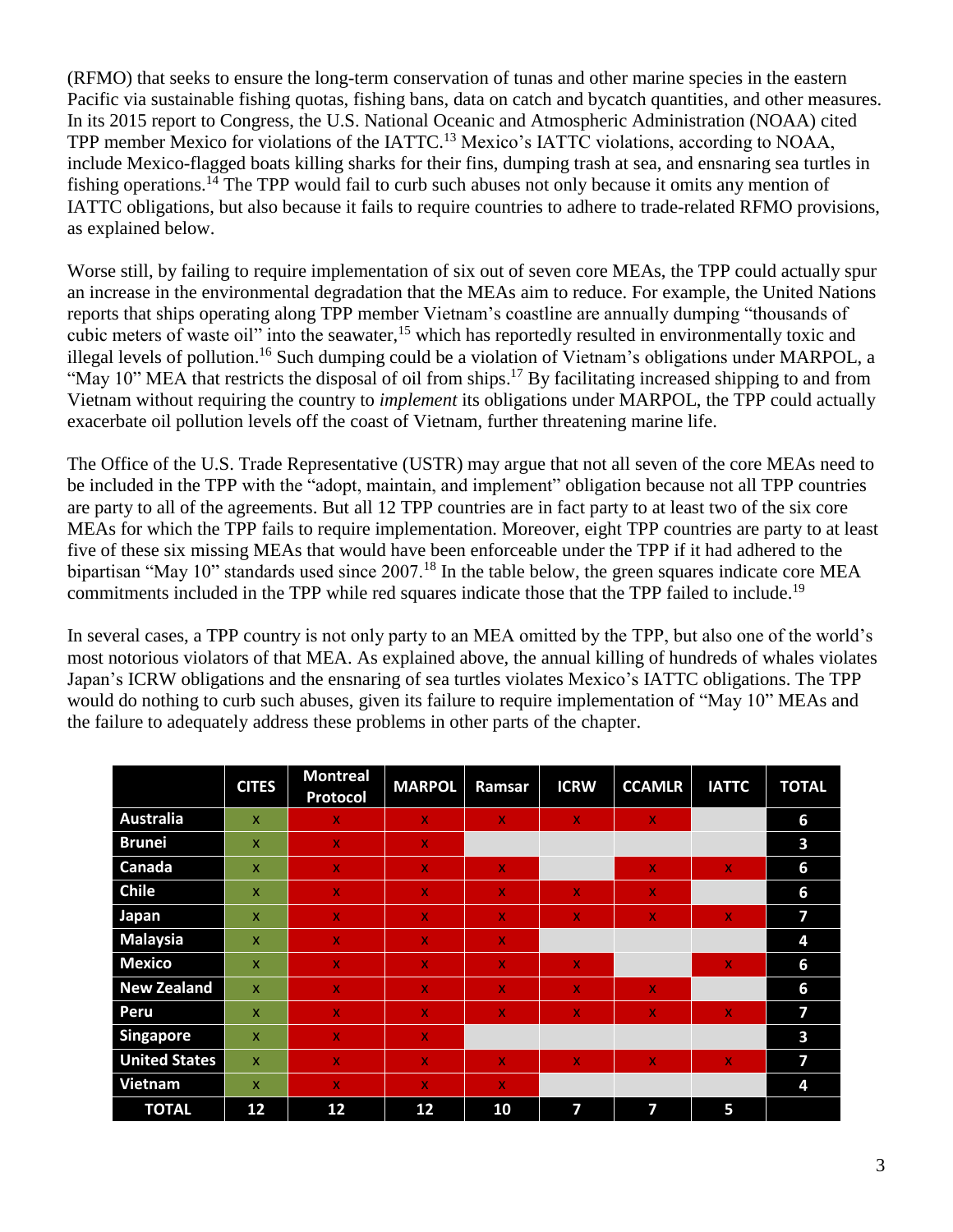# **Trade in Illegally-Sourced Forest, Wildlife and Living Marine Resources**

**Standard for adequate environmental protection**: "A legally enforceable prohibition on trade in illegally sourced timber, wildlife, and marine resources…[in which] countries must be required to adopt, maintain, and implement policies to identify contraband and to penalize violators of the prohibition in a manner that will serve as a strong disincentive to engage in illegal trade."

**TPP text**: TPP countries commit "to combat" illegal trade in flora and fauna – not to *prohibit* it. To comply, the text requires generally weak measures, such as to "exchange information and experiences," and to "undertake, as appropriate, joint activities on conservation issues of mutual interest," while stronger measures like sanctions are listed as options.

TPP countries are significant exporters, importers, and transit countries for a wide range of illegally-taken wildlife products used as food, luxury goods, pets, and trophies. Trade in wildlife products in the Asia-Pacific region has led to dramatic declines in biodiversity and the populations of many endangered species, such as elephants and rhinos.<sup>20</sup> TPP countries also include major timber producer, processing, and consumer countries. <sup>21</sup> All are impacted by illegal logging and associated trade that has a devastating impact on the environment, local livelihoods, and economic development opportunities.

Members of Congress and civil society have repeatedly called for a legally enforceable TPP *prohibition* on trade in illegally harvested timber and illegally taken fish and wildlife.<sup>22</sup> The TPP text, however, falls short. Rather than a prohibition, Article 20.17.3 calls on each Party "*to combat* the illegal take of, and illegal trade in, wild fauna and flora." The measures listed as constituting compliance with this inadequate commitment are extremely weak, such as "exchang[ing] information and experiences" and "undertak[ing], as appropriate, joint activities" on related issues. The text also suggests stronger measures like sanctions that TPP countries can use "to combat" the illegal trade and take of flora and fauna, but does not require them. Instead, it allows countries to choose whether to pick such measures from a non-binding list: "Such measures shall include sanctions, penalties, **or** other effective measures…that can act as a deterrent to such trade" (Art. 20.17.5, emphasis added). This provision is then further undermined by the subsequent one, which explicitly gives TPP governments broad "discretion" in deciding when and whether "to combat" illegal trade in flora and fauna, including whether to actually devote resources to enforcement (Art.20.17.6).

Plagued by loopholes and non-binding language, this provision falls far short of *requiring* countries to *adopt, maintain, and implement* policies to identify contraband and to penalize actors that fail to identify contraband in a manner that would serve as a strong disincentive to engage in illegal trade.

# **TPP: New Threats to Endangered Animals?**

The TPP could actually increase the risks faced by endangered animals and critical ecosystems. For example, by expanding demand for destructive cash crops like oil palm, the TPP could contribute to the loss of habitats for animals like rhinos and elephants. Studies have documented how oil palm plantations in TPP member Malaysia – the world's second largest palm oil producer<sup>23</sup> – have contributed to the disappearance of habitats for endangered species.<sup>24</sup> Indeed, the Sumatran rhino was just declared extinct in Malaysia,<sup>25</sup> due in part to habitat loss driven by the expansion of oil palm plantations.<sup>26</sup> And 14 rare pygmy elephants were recently found dead in Malaysia after apparent poisoning from pesticides used on oil palm plantations.<sup>27</sup>

The TPP is likely to encourage greater oil palm expansion in TPP countries like Malaysia by increasing demand for exports of palm oil. The TPP would eliminate the palm oil tariffs currently imposed by major palm oil importing TPP countries like Vietnam and Japan (Annex 2-D).<sup>28</sup> Falling palm oil tariffs would likely spur increased palm oil exports, and thus oil palm production, in TPP countries like Malaysia. Expanding oil palm plantations would spell shrinking habitats for endangered animals, heightening the risk that they could face the same fate as Malaysia's extinct rhinos.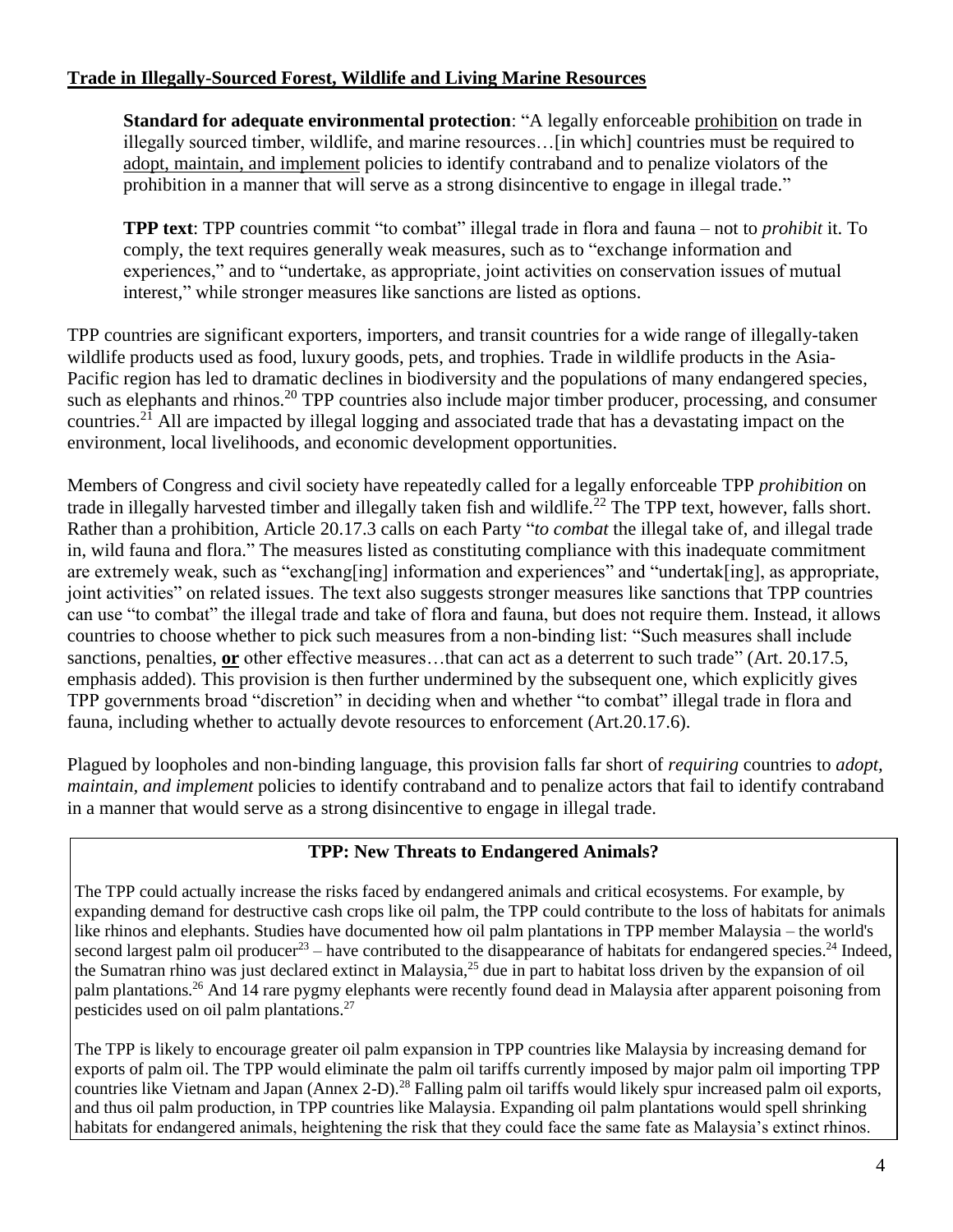# **Illegal, Unreported, and Unregulated (IUU) Fishing**

**Standard for adequate environmental protection:** "require countries to address IUU fishing, including through: (1) legally binding requirements to implement port state measures, including specifically referencing the commitments of the 2009 Agreement on Port State Measures, which are necessary to exclude illegally caught fish from entering international supply chains; (2) prohibiting the trade, transshipment or sale of products harvested or traded in violation of laws that protect living marine resources; and (3) obligating countries to abide by the trade related provisions of regional fisheries management organizations (RFMOs), including the Inter-American Tropical Tuna Convention (IATTC) and the Convention on the Conservation of Antarctic Marine Living Resources (CCAMLR), which are critical to prevent illegally caught fish from entering international trade."

**TPP text**: The text fails to prohibit trade in products that violate marine conservation laws, fails to obligate countries to abide by the trade-related provision of RFMOs, and fails to name the specific commitments of the 2009 Agreement on Port State Measures or require their implementation.

IUU fishing – fishing that violates or bypasses conservation measures – undermines efforts to protect marine ecosystems and ensure the sustainability of fish populations. IUU fishing is widespread, accounting for up to 32 percent of the wild-caught seafood imported into the United States.<sup>29</sup> Some TPP countries like Singapore and Malaysia have historically served as transshipment ports for illegally caught fish, such as Chilean sea bass.<sup>30</sup> At best, such practices could continue unabated if the TPP failed to include specific, binding provisions to deter IUU fishing. At worst, a TPP without such provisions could potentially expand trade in illegally-caught fish and marine products by expanding market access for seafood.

The text states that TPP countries "shall…implement port state measures" (requirements imposed on fishing vessels that use a country's ports) to assist with efforts to combat IUU fishing (Art. 20.16.14c), and it "recognise[s] the importance" of the 2009 Agreement on Port State Measures (Art. 20.16.13). However, it does not mention the specific commitments of that agreement, much less require TPP countries to adhere to them.

Furthermore, the text fails to *prohibit* the trade, transshipment, or sale of products harvested or traded in violation of laws that protect living marine resources*.* Instead, it lists measures that TPP countries shall undertake "to help *deter* trade in products" harvested illegally (Art. 20.16.14).

The environment chapter also fails to obligate TPP countries to abide by the trade-related provisions of RFMOs, which are critical to prevent illegally caught fish from entering international trade.<sup>31</sup> Instead, the text only calls on TPP countries to "endeavour not to undermine" the trade documentation of RFMOs in which they are not members (Art. 20.16.14e). This failure to require adherence to fundamental RFMO trade provisions and to prohibit trade in products that violate marine conservation laws could allow the TPP to facilitate increased trade in IUU fish.

# **Fisheries Subsidies**

**Standard for adequate environmental protection:** "Legally binding rules to prohibit subsidies that contribute to overcapacity and overfishing"

**TPP text:** The TPP includes legally binding rules against two types of subsidies that contribute to overcapacity and overfishing.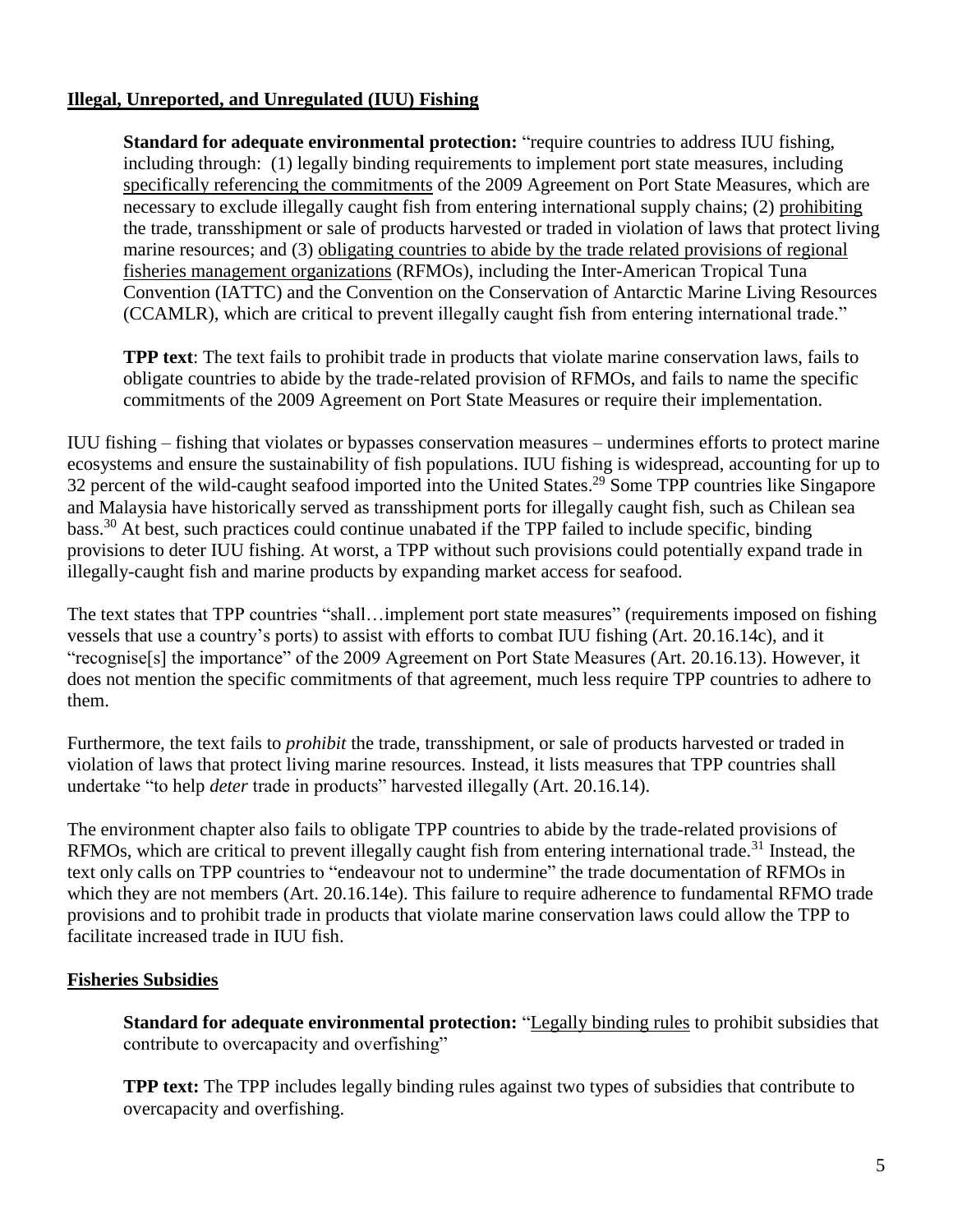Environmental groups have cited fisheries subsidies as contributing to unsustainable fishing practices.<sup>32</sup> The TPP environment chapter states, "no Party shall grant or maintain" two types of fisheries subsidies – those "that negatively affect fish stocks that are in an overfished condition" and those "provided to any fishing vessel" cited for IUU fishing (Art. 20.16.5). This is the only one of the six critical environmental areas to meet the standard for adequate environmental protection identified in the October 29 letter to Congress from leading U.S. environmental groups. The binding and specific nature of the TPP commitments regarding fisheries subsidies accentuates the comparably hortatory and vague nature of the TPP provisions in the five other identified areas. In addition, the stronger fisheries subsidies provisions would only prove meaningful in diminishing overfishing if they are effectively enforced.

#### **Shark Finning and Associated Trade and Commercial Whaling**

**Standard for adequate environmental protection:** "legally binding bans, or prohibitions, on shark finning, shark fin trade, and commercial whaling. With respect to whaling, it is critical that TPP countries are required to adopt, maintain, and implement its obligations under the International Convention for the Regulation of Whaling."

**TPP text:** The text includes a toothless aspiration to "promote the long-term conservation of sharks...and marine mammals" via a non-binding list of suggested measures that countries "should" take.

International trade of shark fins and commercial whaling, including among TPP countries, is a major driver of the worldwide depletion of shark and whale populations. TPP member Singapore, for example, is the world's second-largest importer of shark fins, and the third-largest shark fin exporter.<sup>33</sup> TPP member Japan has killed more whales than any other nation since a 1985 moratorium on commercial whaling,<sup>34</sup> and, as mentioned, continues to kill hundreds of whales each year, claiming that the killings are necessary for "scientific" purposes.<sup>35</sup>

Article 20.16.4 of the TPP environment chapter states that each Party "shall…promote the long-term conservation of sharks…and marine mammals." However, the chapter includes no *binding* requirements for TPP countries to prohibit shark finning, despite TPP countries' significant role in the shark fin trade, and the requirement under U.S. law for the U.S. government to "seek[] to enter into international agreements *that require* measures for the conservation of sharks, including measures to prohibit removal of any of the fins of a shark..."<sup>36</sup> Instead, the text includes a non-binding list of measures, including a prohibition on finning, that TPP countries "should" take if they deem it "appropriate."

Nor does the chapter even mention commercial whaling, much less *require* any prohibitions on the practice – the vague concept of "prohibitions" is merely included in a suggested list of measures that TPP countries "should" implement with respect to "marine mammals." The text also does not even mention the International Convention for the Regulation of Whaling, much less require countries to "adopt, maintain, and implement" policies to fulfill that agreement to protect whales.

In effect, the final TPP text implicitly acknowledges the environmental threats of shark finning and commercial whaling without including obligations to address these threats.

# **Trade and Climate Change**

**Standard for adequate environmental protection:** "require countries to live up to their commitments in the [United Nations Framework Convention on Climate Change] UNFCCC and explicitly protect the ability of countries to adopt, maintain, and implement rules and policies to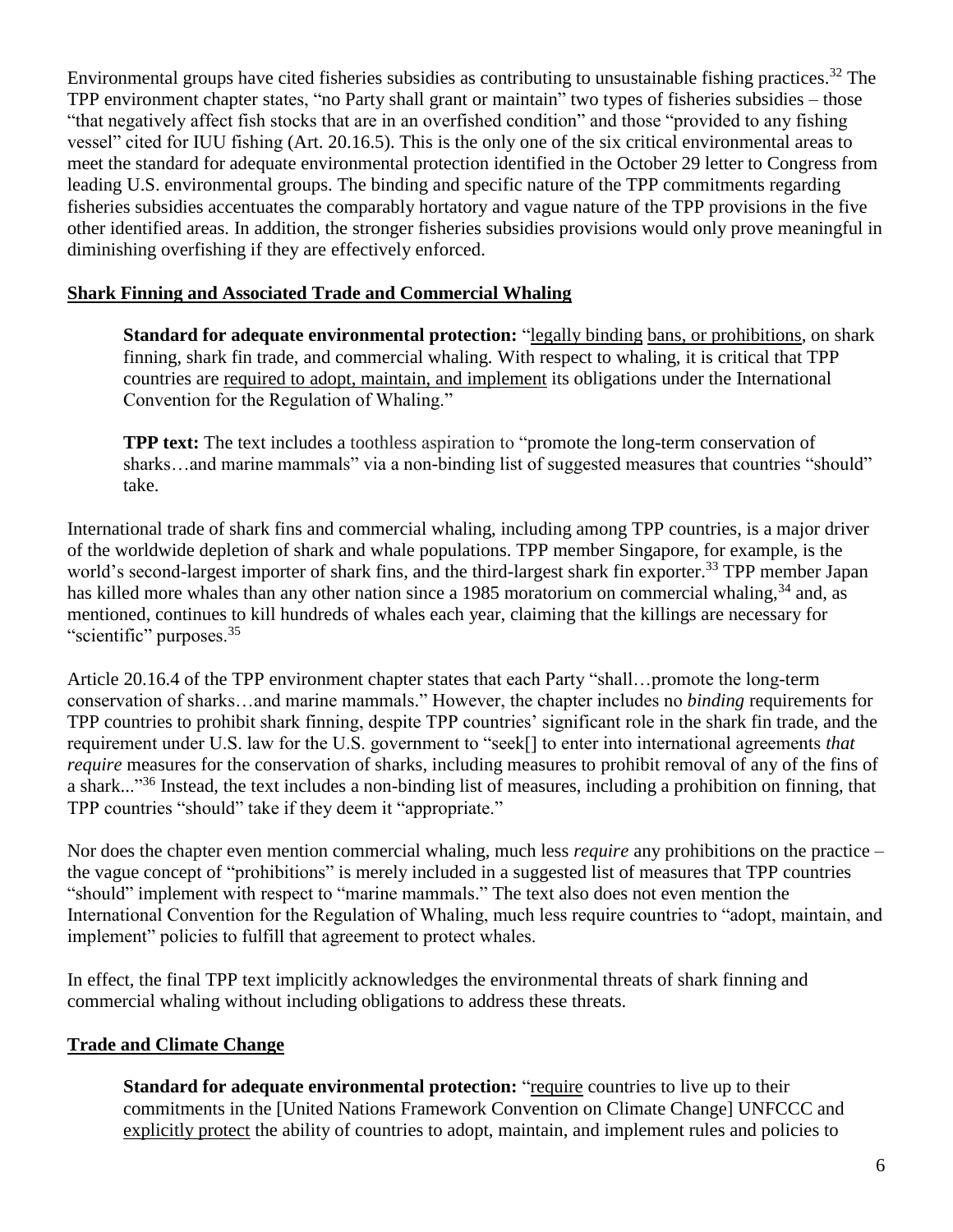address climate change including greenhouse gas emission standards, feed-in tariffs, a carbon cap and/or tax and any related border tax adjustments, renewable energy programs, government programs that cultivate local production of clean energy and green goods, and energy efficiency standards or labels."

**TPP text:** The TPP environment chapter fails to even mention the words "climate change," or the UNFCCC.

Increased trade can significantly increase climate-disrupting emissions by spurring increased shipping,<sup>37</sup> consumption,<sup>38</sup> and fossil fuel exports.<sup>39</sup> Despite these well-established connections and the likelihood that the TPP would increase the emissions that cause climate change, the TPP fails to even mention the words "climate change."<sup>40</sup> Instead, the text includes the non-binding assertion "that transition to a low emissions" economy requires collective action," while doing nothing to require such action or to prevent the TPP from increasing climate-disrupting emissions (Art. 20.15.1).

The TPP environment chapter also fails to require TPP countries to adhere to their UNFCCC commitments despite the fact that all TPP countries are party to the climate convention.<sup>41</sup> Indeed, it omits any mention of the UNFCCC.

Further, the environment chapter offers no protection from TPP rules that would allow foreign investors and governments to challenge climate and clean energy policies in unaccountable trade tribunals.<sup>42</sup> The environment chapter includes no safeguards for green jobs programs that could run afoul of the TPP's procurement rules, fossil fuel export restrictions that could violate TPP rules on trade in goods, energysaving labels that could be construed under the TPP as "technical barriers to trade," border adjustment mechanisms that could conflict with TPP rules despite boosting the efficacy of domestic greenhouse gas mitigation, or an array of climate change policies that could be challenged by foreign fossil fuel corporations as violations of the TPP's special rights for foreign investors.<sup>43</sup> With no protection for such policies from the TPP's polluter-friendly rules, the TPP could not only spur increased climate-disrupting emissions, but inhibit domestic efforts to curb such emissions.

# **Enforcement**

Historically, the environmental provisions of U.S. trade agreements have been unenforced, even when subject to dispute settlement and even when stronger than most of the TPP's environmental terms. After six years of the Peru FTA, for example, illegal logging remains rampant in Peru despite the FTA's eight pages of detailed provisions – stronger and more specific than the TPP's forestry provisions – that required Peru to reduce illegal logging.<sup>44</sup> These terms were subject to a state-state dispute settlement mechanism enforceable via trade sanctions – essentially the same enforcement mechanism used for the TPP environment chapter (Art. 20.23). Even so, Peru's own government found in 2014 that 78 percent of Peru's wood slated for export was harvested illegally.<sup>45</sup>

Though environmental organizations asked USTR to use the FTA to verify the legality of log exports from Peru in 2012,<sup>46</sup> USTR took no such action. To date, Peru has faced no formal challenges, much less penalties, under the trade pact,  $47$  despite ample evidence that Peru has violated the pact's rules by allowing Amazonian trees to be illegally cut and exported to unwitting U.S. consumers.<sup>48</sup> If the Peru FTA's stronger environmental provisions failed to actually reduce environmental degradation on the ground, there is no reason to believe that the TPP's weaker provisions would prove any more successful.

Indeed, the TPP wholly ignores Peru's failure to comply with the Peru FTA forestry provisions in a new "Bilateral Understanding between the U.S. and Peru on Conservation and Trade." The TPP "Understanding"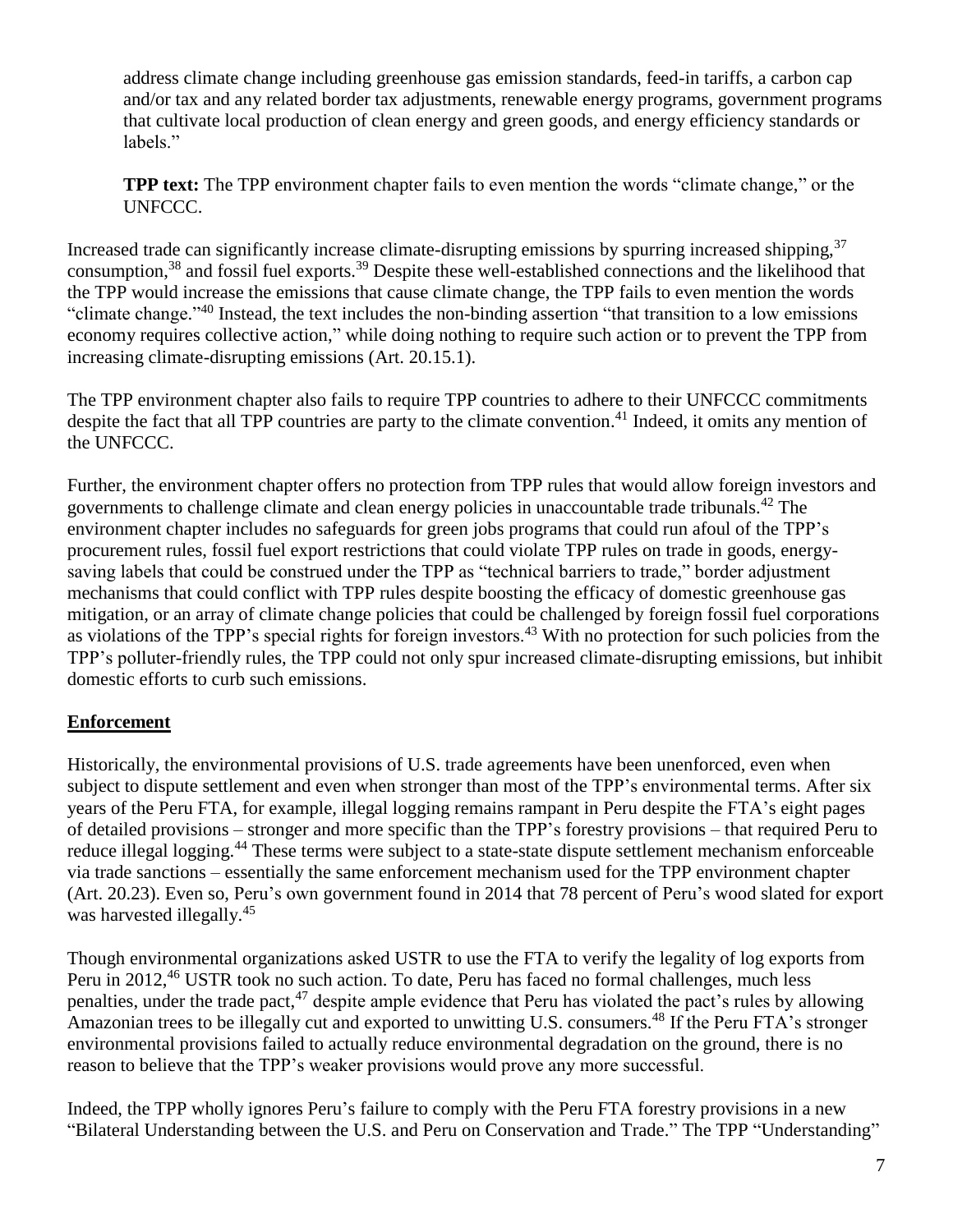turns a blind eye to Peru's widespread illegal logging and instead "recognize[s]" that Peru has laws on the books against the production and export of illegal flora and fauna. This sends precisely the wrong signal – that enforcement of those laws has been sufficient, and therefore that the government need not strengthen enforcement of its conservation laws to comply with the TPP. This posture of permissiveness towards obvious violations sends an equally harmful message to any other TPP governments that may be wondering how seriously they must treat the deal's environmental provisions.

Another recent indication that non-enforcement would not be penalized centers on a Peru FTA provision, included in the environment chapters of all U.S. FTAs since 2007, stating that Peru "shall not waive or otherwise derogate from" its environmental laws "in a manner affecting trade or investment."<sup>49</sup> This provision, which is largely replicated in the TPP environment chapter (Art. 20.3.6), was subject to state-state dispute settlement. However, in 2014 Peru explicitly rolled back an array of environmental protections (e.g. stripping the environmental ministry of enforcement powers) in order to attract foreign investment – a clear violation of the supposedly enforceable terms of the Peru FTA.<sup>50</sup> Though environmental groups once again called on USTR to use the Peru FTA to reverse this weakening of environmental protections,<sup>51</sup> USTR once again has failed to take action.

Indeed, the state-state dispute settlement mechanism for environmental provisions in all U.S. trade agreements since 2007 has failed to produce a single formal case against documented environmental violations. In the October 29 letter that U.S. environmental groups sent to Congress regarding the TPP, they asked for a new approach to dispute settlement for environmental complaints. For example, the letter suggested that TPP could "establish and empower an independent body to continuously monitor countries' compliance with environment chapter obligations, report on best-practices and compliance, and bring cases directly to a dispute settlement body if and when it finds non-compliance with environmental obligations." Had the TPP included such an expedited process, it would have had a higher chance of avoiding the categorical inefficacy of the environmental dispute settlement mechanism of existing FTAs. Instead, the final TPP environment text largely replicates the old, ineffective mechanism.

# **Conclusion**

USTR has touted the TPP's environmental provisions as breaking new ground for environmental protection.<sup>52</sup> In contrast, our analysis of the final text reveals that the environment chapter would fail to protect the environment and in some respects falls short of past U.S. trade agreements, of the "May 10" bipartisan agreement on trade and environmental protection, of U.S. law regarding fast-tracked agreements, and of what is needed to actually reduce environmental degradation on the ground. Far from an environmentally-friendly agreement, the TPP text also fails to protect environmental policies from the threats posed by the deal's many polluter-friendly rules, including those related to foreign investment and fossil fuel exports. For the environment, the TPP's net balance is decidedly negative.

# **Endnotes**

l

<sup>&</sup>lt;sup>1</sup> For example, the TPP investment chapter would give foreign fossil fuel corporations new rights to challenge climate protections, as summarized here:

The TPP would undermine efforts to combat the climate crisis, empowering foreign fossil fuel corporations to challenge our environmental and climate safeguards in unaccountable trade tribunals via the controversial investor-state dispute settlement system.

<sup>•</sup> The TPP's extraordinary rights for foreign corporations virtually replicate those in past pacts that have enabled more than 600 foreign investor challenges to the policies of more than 100 governments, including a moratorium on fracking in Quebec, a nuclear energy phase-out in Germany, and an environmental panel's decision to reject a mining project in Nova Scotia.

<sup>•</sup> In one fell swoop, the TPP would roughly double the number of firms that could use this system to challenge U.S. policies. Foreign investor privileges would be newly extended to more than 9,000 firms in the United States. That includes, for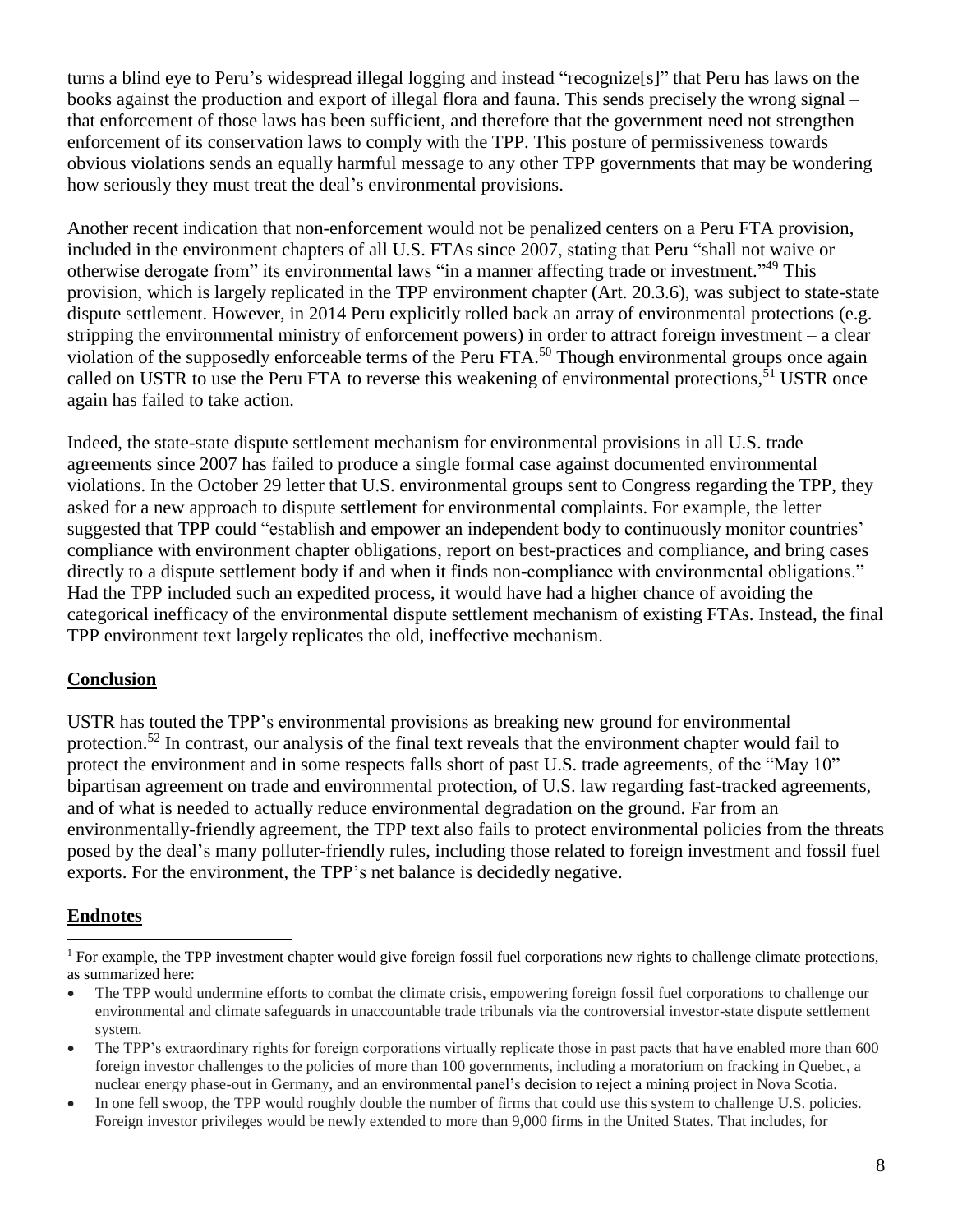example, the U.S. subsidiaries of BHP Billiton, one of the world's largest mining companies, whose U.S. investments range from coal mines in New Mexico to offshore oil drilling in the Gulf of Mexico to fracking operations in Texas.

<sup>2</sup> Letter from 13 U.S. environmental organizations to Congress, October 29, 2015. Available at:

 $\overline{a}$ 

[https://www.sierraclub.org/sites/www.sierraclub.org/files/uploads-wysiwig/tpp%20letter%20final\\_0.pdf.](https://www.sierraclub.org/sites/www.sierraclub.org/files/uploads-wysiwig/tpp%20letter%20final_0.pdf) <sup>3</sup> Office of the U.S. Trade Representative (USTR), "Bipartisan Trade Deal," May 2007. Available at: [https://ustr.gov/sites/default/files/uploads/factsheets/2007/asset\\_upload\\_file127\\_11319.pdf](https://ustr.gov/sites/default/files/uploads/factsheets/2007/asset_upload_file127_11319.pdf)

<sup>4</sup> The seven MEAs, included in all U.S. trade pacts since 2007, include: 1) Convention on International Trade in Endangered Species of Wild Fauna and Flora, 2) Montreal Protocol on Substances that Deplete the Ozone Layer, 3) Protocol of 1978 Relating to the International Convention for the Prevention of Pollution from Ships, 1973, 4) Convention on Wetlands of International Importance Especially as Waterfowl Habitat, 5) Convention on the Conservation of Antarctic Marine Living Resources, 6) International Convention for the Regulation of Whaling, and 7) Convention for the Establishment of an Inter-American Tropical Tuna Commission.

<sup>5</sup> See the text of the May 10, 2007 bipartisan agreement on trade here: [http://www.bilaterals.org/IMG/pdf/05\\_14\\_07.pdf.](http://www.bilaterals.org/IMG/pdf/05_14_07.pdf) <sup>6</sup> *See*, for example, Article 18.2 of the U.S. – Peru Free Trade Agreement:

[https://ustr.gov/sites/default/files/uploads/agreements/fta/peru/asset\\_upload\\_file953\\_9541.pdf.](https://ustr.gov/sites/default/files/uploads/agreements/fta/peru/asset_upload_file953_9541.pdf) A footnote on the provision clarifies, "To establish a violation of Article 18.2 a Party must demonstrate that the other Party has failed to adopt, maintain, or implement laws, regulations, or other measures to fulfill an obligation under a covered agreement in a manner affecting trade or investment between the Parties."

<sup>7</sup> 19 U.S.C. § 4201(b)(10)(A). Available at: [http://uscode.house.gov/view.xhtml?path=/prelim@title19/chapter27&edition=prelim.](http://uscode.house.gov/view.xhtml?path=/prelim@title19/chapter27&edition=prelim)

<sup>8</sup> To meet this baseline of environmental protection, it could be acceptable to include a different set of seven MEAs, so long as the obligations under those seven MEAs were at least as strong, and at least as relevant for TPP countries, as the obligations under the standard "May 10" set of seven MEAs.

9 International Whaling Commission, "Commercial Whaling," accessed October 20, 2015. Available at: [https://iwc.int/commercial.](https://iwc.int/commercial) 

<sup>10</sup> International Whaling Commission, "Catches Taken: Special Permit," accessed October 20, 2015. Available at: [https://iwc.int/table\\_permit.](https://iwc.int/table_permit)

<sup>11 "</sup>Japan Accepts Court Ban on Antarctic Whaling," *BBC News*, March 31, 2014. Available at: [http://www.bbc.com/news/world](http://www.bbc.com/news/world-asia-26818863)[asia-26818863.](http://www.bbc.com/news/world-asia-26818863)

<sup>12</sup> Arthur Neslen, "Japan Defies IWC Ruling on 'Scientific Whaling,'" *The Guardian*, September 18, 2014. Available at: [http://www.theguardian.com/environment/2014/sep/18/japan-whaling-southern-ocean-iwc-ruling.](http://www.theguardian.com/environment/2014/sep/18/japan-whaling-southern-ocean-iwc-ruling)

<sup>13</sup> National Oceanic and Atmospheric Administration, "Improving International Fisheries Management," February 2015, at 48. Available at: [http://www.nmfs.noaa.gov/ia/iuu/msra\\_page/2015noaareptcongress.pdf.](http://www.nmfs.noaa.gov/ia/iuu/msra_page/2015noaareptcongress.pdf)

<sup>14</sup> National Oceanic and Atmospheric Administration, "Improving International Fisheries Management," February 2015, at 48. Available at: [http://www.nmfs.noaa.gov/ia/iuu/msra\\_page/2015noaareptcongress.pdf.](http://www.nmfs.noaa.gov/ia/iuu/msra_page/2015noaareptcongress.pdf)

<sup>15</sup> Pham Thi Gam, "Coastal and Island Governance in Vietnam," United Nations, December 2013, at 62. Available at: [http://www.un.org/depts/los/nippon/unnff\\_programme\\_home/fellows\\_pages/fellows\\_papers/Pham\\_1314\\_VietNam.pdf.](http://www.un.org/depts/los/nippon/unnff_programme_home/fellows_pages/fellows_papers/Pham_1314_VietNam.pdf) <sup>16</sup> "Oil Pollution Damaging Sea Environment," VietNamNet Bridge, February 17, 2015. Available at:

[http://english.vietnamnet.vn/fms/environment/123151/oil-pollution-damaging-sea-environment.html.](http://english.vietnamnet.vn/fms/environment/123151/oil-pollution-damaging-sea-environment.html)

<sup>17</sup> Vietnam has committed to MARPOL provisions that require the government to inspect any oil in seawater observed near ships and to provide adequate facilities for ships to safely dispose of oil. The United Nations finds that in Vietnam, "the facilities for loading and receiving the waste from vessels or responding to incidents has not met the international standards." Sources: Annex 1 of MARPOL includes clear restrictions on the discharge of oil from ships and requires MARPOL governments to "promptly investigate" potential violations when oil is observed at sea. *See* Regulation 15

[\(http://www.marpoltraining.com/MMSKOREAN/MARPOL/Annex\\_I/r15.htm\)](http://www.marpoltraining.com/MMSKOREAN/MARPOL/Annex_I/r15.htm) and Regulation 34

[\(http://www.marpoltraining.com/MMSKOREAN/MARPOL/Annex\\_I/r34.htm\)](http://www.marpoltraining.com/MMSKOREAN/MARPOL/Annex_I/r34.htm). In Annex 1 of MARPOL, governments also commit "to ensure the provision" of "adequate" oil disposal facilities. *See* Regulation 38

[\(http://www.marpoltraining.com/MMSKOREAN/MARPOL/Annex\\_I/r38.htm\)](http://www.marpoltraining.com/MMSKOREAN/MARPOL/Annex_I/r38.htm). Vietnam acceded to MARPOL, including Annex 1, in 1991. Australian Maritime Safety Authority, "IMO Documentation," updated August 28, 2015. Available at:

[https://imo.amsa.gov.au/public/parties/marpol78.html.](https://imo.amsa.gov.au/public/parties/marpol78.html) For the United Nations finding, *see* Pham Thi Gam, "Coastal and Island Governance in Vietnam," United Nations, December 2013, at 62. Available at:

[http://www.un.org/depts/los/nippon/unnff\\_programme\\_home/fellows\\_pages/fellows\\_papers/Pham\\_1314\\_VietNam.pdf.](http://www.un.org/depts/los/nippon/unnff_programme_home/fellows_pages/fellows_papers/Pham_1314_VietNam.pdf)

<sup>18</sup> Had the TPP included all seven core MEAs, the standard requirement to "adopt, maintain, and implement" policies to fulfill each MEA would have been binding on *any* TPP members who are party to that MEA, even if not *all* TPP members are party to that MEA

<sup>19</sup> For sources on the TPP countries that are party to the seven core MEAs, *see*: CITES –

[https://www.cites.org/eng/disc/parties/chronolo.php,](https://www.cites.org/eng/disc/parties/chronolo.php) Montreal Protocol – [http://ozone.unep.org/en/handbook-montreal-protocol](http://ozone.unep.org/en/handbook-montreal-protocol-substances-deplete-ozone-layer/3)[substances-deplete-ozone-layer/3,](http://ozone.unep.org/en/handbook-montreal-protocol-substances-deplete-ozone-layer/3) MARPOL – [https://imo.amsa.gov.au/public/parties/marpol78.html,](https://imo.amsa.gov.au/public/parties/marpol78.html) Ramsar – [http://www.ramsar.org/country-profiles,](http://www.ramsar.org/country-profiles) ICRW – [https://iwc.int/members,](https://iwc.int/members) CCAMLR –

[http://www.austlii.edu.au/au/other/dfat/treaty\\_list/depository/CCAMLR.html,](http://www.austlii.edu.au/au/other/dfat/treaty_list/depository/CCAMLR.html) IATTC –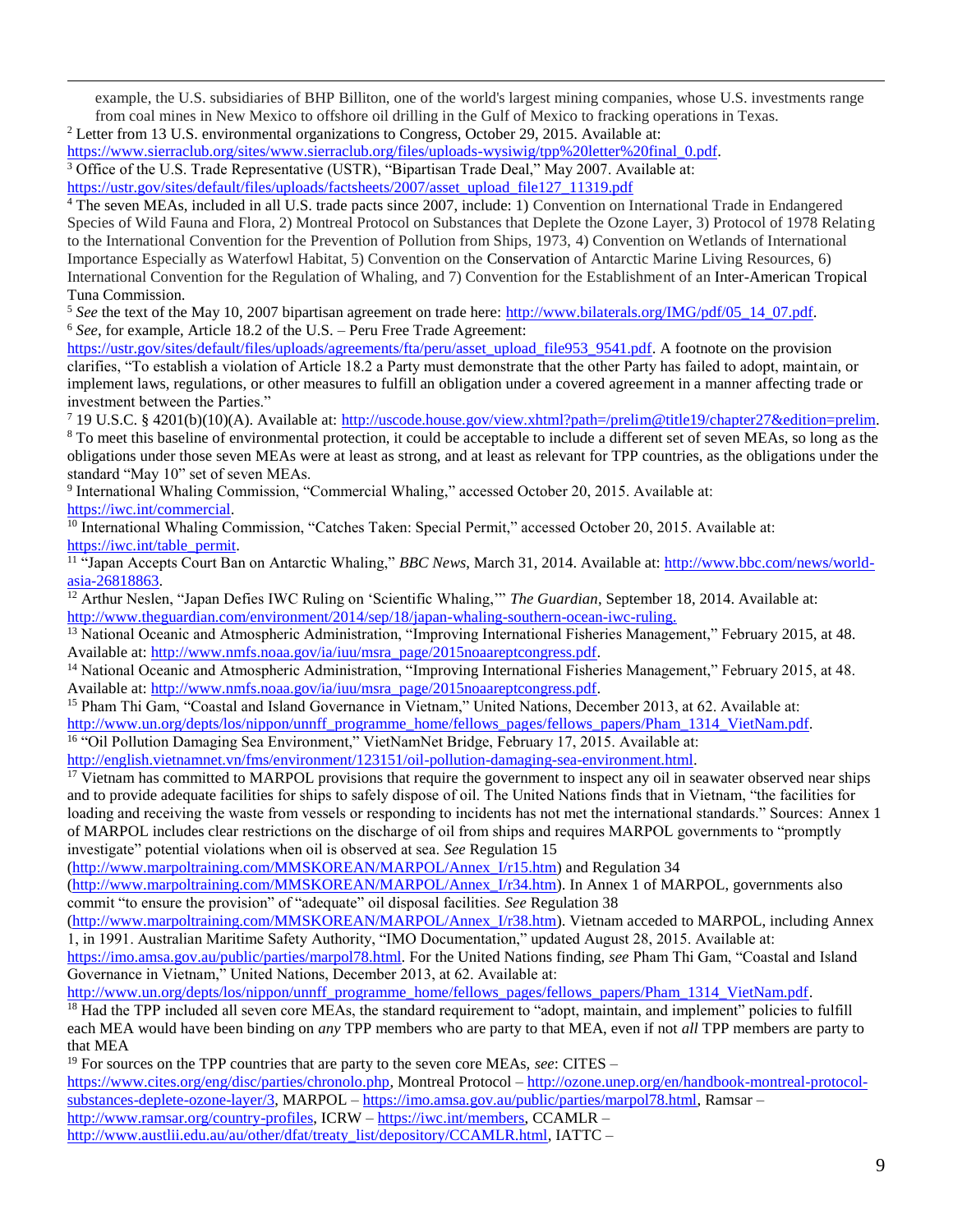[http://www.fpir.noaa.gov/IFD/ifd\\_iattc.html.](http://www.fpir.noaa.gov/IFD/ifd_iattc.html) For CCAMLR, Canada and Peru are "acceding states" rather than "members," but are still bound by the relevant Convention. Commission for the Conservation of Antarctic Marine Living Resources, "Explanation of Terms," accessed October 20, 2015. Available at: [https://www.ccamlr.org/en/organisation/explanation-terms.](https://www.ccamlr.org/en/organisation/explanation-terms) 

<sup>20</sup> For an analysis of how demand for rhino horn in TPP member Vietnam has driven rhino poaching in South Africa, *see* Tom Milliken and Jo Shaw, "The South Africa – Viet Nam Rhino Horn Trade Nexus," Traffic, 2012. Available at:

[www.traffic.org/species-reports/traffic\\_species\\_mammals66.pdf.](http://www.traffic.org/species-reports/traffic_species_mammals66.pdf) For information on TPP member Japan's role as a leading destination for ivory from poached elephants, *see* this April 2015 letter from U.S. environmental groups to Japanese Prime Minister Abe, urging him to strengthen enforcement of Japan's rules against the illegal ivory trade: [http://eia](http://eia-global.org/images/uploads/Statement_of_Concern_042715_ENG.pdf)[global.org/images/uploads/Statement\\_of\\_Concern\\_042715\\_ENG.pdf.](http://eia-global.org/images/uploads/Statement_of_Concern_042715_ENG.pdf) 

 $21$  For example, the World Bank estimates that 80 percent of TPP member Peru's timber exports come from illegal logging. Marilyne Pereira Goncalves, et al., "Justice for Forests," The World Bank, 2012, at 2. Available at: [http://siteresources.worldbank.org/EXTFINANCIALSECTOR/Resources/Illegal\\_Logging.pdf.](http://siteresources.worldbank.org/EXTFINANCIALSECTOR/Resources/Illegal_Logging.pdf)

<sup>22</sup> *See*, for example, a July 29, 2015 letter to USTR Michael Froman from 19 members of Congress

[\(http://blumenauer.house.gov/images/pdf/072915\\_letter\\_TPP.pdf\)](http://blumenauer.house.gov/images/pdf/072915_letter_TPP.pdf) and an October 21, 2014 letter to USTR Froman from 13 leading U.S. environmental organizations [\(https://www.sierraclub.org/sites/www.sierraclub.org/files/uploads](https://www.sierraclub.org/sites/www.sierraclub.org/files/uploads-wysiwig/TPP_Environment_Chapter_Letter.pdf)[wysiwig/TPP\\_Environment\\_Chapter\\_Letter.pdf\)](https://www.sierraclub.org/sites/www.sierraclub.org/files/uploads-wysiwig/TPP_Environment_Chapter_Letter.pdf).

<sup>23</sup> Malaysian Palm Oil Board, "Malaysian Palm Oil Industry," updated 2011. Available at: [http://www.palmoilworld.org/about\\_malaysian-industry.html.](http://www.palmoilworld.org/about_malaysian-industry.html)

 $\overline{a}$ 

 $^{24}$  Anne Casson, "Oil Palm, Soybeans & Critical Habitat Loss," World Wide Fund for Nature, August 2003, at 6. Available at: [http://d2ouvy59p0dg6k.cloudfront.net/downloads/oilpalmsoybeanscriticalhabitatloss25august03.pdf.](http://d2ouvy59p0dg6k.cloudfront.net/downloads/oilpalmsoybeanscriticalhabitatloss25august03.pdf)

<sup>25</sup> Rasmus Gren Havmoller, et al., "Will Current Conservation Responses Save the Critically Endangered Sumatran Rhinoceros *Dicerorhinus Sumatrensis*?" *Oryx*, 2015, at 3. Available at: [http://www.rhinoresourcecenter.com/pdf\\_files/143/1439165239.pdf.](http://www.rhinoresourcecenter.com/pdf_files/143/1439165239.pdf) <sup>26</sup> "Zainal Zahari, et al., "Displacement of Asian Elephants *Elephas Maximus*, Sumtran Rhinoceroses *Dicerorhinus Sumatrensis* and Malayan Tapirs *Tapirus Indicus* in Peninsular Malaysia," *Journal of Wildlife and Parks*, 19 (2001): 13-18, at 17. Available at: [http://www.rhinoresourcecenter.com/pdf\\_files/124/1246174846.pdf.](http://www.rhinoresourcecenter.com/pdf_files/124/1246174846.pdf)

<sup>27</sup> Jason Motlagh, "Palm Oil Casualty? 14 Pygmy Elephants Fall Prey to Pesticides in Borneo," *The Christian Science Monitor*, February 11, 2013. Available at[: http://www.csmonitor.com/World/Global-News/2013/0211/Palm-oil-casualty-14-pygmy](http://www.csmonitor.com/World/Global-News/2013/0211/Palm-oil-casualty-14-pygmy-elephants-fall-prey-to-pesticides-in-Borneo)[elephants-fall-prey-to-pesticides-in-Borneo.](http://www.csmonitor.com/World/Global-News/2013/0211/Palm-oil-casualty-14-pygmy-elephants-fall-prey-to-pesticides-in-Borneo)

 $^{28}$  Vietnam and Japan are the world's 12<sup>th</sup> and 14<sup>th</sup> largest palm oil importers, respectively. International Trade Centre, "Trade Map – International Trade Statistics," accessed October 20, 2015. Available at:

[http://www.trademap.org/tradestat/Country\\_SelProduct\\_TS.aspx?nvpm=1|||||1511|||4|1|1|1|2|1|2|1|.](http://www.trademap.org/tradestat/Country_SelProduct_TS.aspx?nvpm=1|||||1511|||4|1|1|1|2|1|2|1|) Vietnam's most-favored-nation tariff on palm oil is 5 percent, and Japan's is 3.5 percent. Export.gov, "CUSTOMS Info," accessed October 20, 2015. Available at: [http://export.customsinfo.com/Default.aspx.](http://export.customsinfo.com/Default.aspx) 

<sup>29</sup> Ganapathiraju Pramod, et al., "Estimates of Illegal and Unreported Fish in Seafood Imports to the USA," *Marine Policy*, 48 (2014): 102-113, at 102. Available at: [http://ac.els-cdn.com/S0308597X14000918/1-s2.0-S0308597X14000918-](http://ac.els-cdn.com/S0308597X14000918/1-s2.0-S0308597X14000918-main.pdf?_tid=0f89c148-7781-11e5-8cbc-00000aacb35d&acdnat=1445383370_768302e852df26c45aed5cdc47862e01)

[main.pdf?\\_tid=0f89c148-7781-11e5-8cbc-00000aacb35d&acdnat=1445383370\\_768302e852df26c45aed5cdc47862e01.](http://ac.els-cdn.com/S0308597X14000918/1-s2.0-S0308597X14000918-main.pdf?_tid=0f89c148-7781-11e5-8cbc-00000aacb35d&acdnat=1445383370_768302e852df26c45aed5cdc47862e01)

<sup>30</sup> "Singapore and Malaysia Asked to Close Ports to Toothfish Pirates," World Wide Fund for Nature, November 9, 2010. Available at: [http://wwf.panda.org/wwf\\_news/?196524/Singapore-and-Malaysia-asked-to-close-ports-to-toothfish-pirates.](http://wwf.panda.org/wwf_news/?196524/Singapore-and-Malaysia-asked-to-close-ports-to-toothfish-pirates)

<sup>31</sup> *See* National Oceanic and Atmospheric Administration, "Improving International Fisheries Management," February 2015, at 61 and 63-64. Available at: [http://www.nmfs.noaa.gov/ia/iuu/msra\\_page/2015noaareptcongress.pdf.](http://www.nmfs.noaa.gov/ia/iuu/msra_page/2015noaareptcongress.pdf)

<sup>32</sup> Oceana, "Stopping Overfishing," accessed October 20, 2015. Available at: [http://oceana.org/our](http://oceana.org/our-campaigns/promote_responsible_fishing/campaign)[campaigns/promote\\_responsible\\_fishing/campaign.](http://oceana.org/our-campaigns/promote_responsible_fishing/campaign)

<sup>33</sup> National Marine Fisheries Service, "2014 Shark Finning Report to Congress: Appendix," National Oceanic and Atmospheric Administration, 2014, at 22-24. Available at:

[http://www.nmfs.noaa.gov/sfa/laws\\_policies/sca/documents/2014\\_combined\\_appendix.pdf.](http://www.nmfs.noaa.gov/sfa/laws_policies/sca/documents/2014_combined_appendix.pdf)

<sup>34</sup> "Fact Check: How Does Japan Compare with Other Whaling Nations," *ABC*, January 6, 2015. Available at: [http://www.abc.net.au/news/2014-04-08/whaling-around-the-world-how-japans-catch-compares/5361954.](http://www.abc.net.au/news/2014-04-08/whaling-around-the-world-how-japans-catch-compares/5361954)

<sup>35</sup> International Whaling Commission, "Catches Taken: Special Permit," accessed October 20, 2015. Available at: [https://iwc.int/table\\_permit.](https://iwc.int/table_permit)

<sup>36</sup> 16 U.S.C. § 1826i(3). Available at: [http://uscode.house.gov/view.xhtml?req=\(title:16%20section:1826i%20edition:prelim\).](http://uscode.house.gov/view.xhtml?req=(title:16%20section:1826i%20edition:prelim)) Emphasis added.

 $37$  The International Maritime Organization projects that carbon emissions from shipping will increase between 50 percent and 250 percent by 2050, depending largely on the extent to which demand for traded items rises. International Maritime Organization, "Reduction of GHG Emissions from Ships," July 25, 2014, at 34. Available at: [http://www.iadc.org/wp](http://www.iadc.org/wp-content/uploads/2014/02/MEPC-67-6-INF3-2014-Final-Report-complete.pdf)[content/uploads/2014/02/MEPC-67-6-INF3-2014-Final-Report-complete.pdf.](http://www.iadc.org/wp-content/uploads/2014/02/MEPC-67-6-INF3-2014-Final-Report-complete.pdf)

<sup>38</sup> A 2009 review by the World Trade Organization and United Nations Environment Programme of studies measuring the impact of trade liberalization on greenhouse gas emissions concluded, "Most of the econometric studies suggest that more open trade would be likely to increase CO2 emissions," due largely to an increase in production and consumption. Ludivine Tamiotti, et al.,